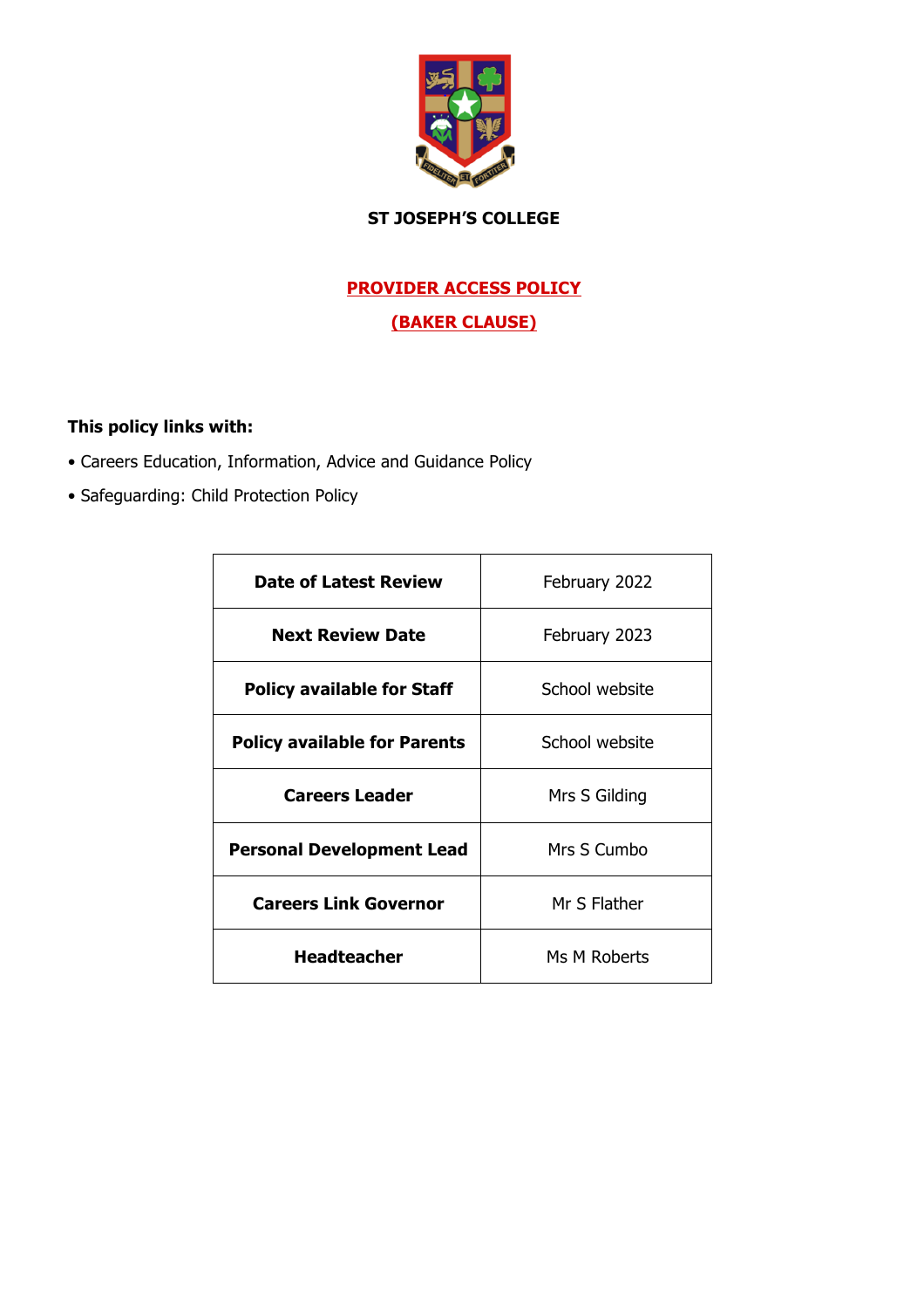### **PROVIDER ACCESS POLICY & BAKER CLAUSE POLICY**

### **TECHNICAL EDUCATION AND APPRENTICESHIPS**

### **INTRODUCTION**

This policy statement sets out the college's arrangements for managing the access of providers to students at the college for the purposes of giving them information about the provider's education or training offer. This complies with the college's legal obligations under Section 42B of the Education Act 1997. as amended by the Technical and Further Education Act 2017 (as well as further amendment on 2nd January 2018).

St. Joseph's College uses the Gatsby Benchmarks as a guide to plan our Careers programme. As part of our commitment to informing students of the full range of employment, learning and training pathways available, we would be delighted to receive requests from training, apprenticeships, employers and vocational educational providers to speak to students.

### **We are particularly interested in hearing from providers in:**

- Digital Skills Sector, as it is predicted that in the next two decades, 90% of jobs will require some digital proficiency ('Digital Skills Crisis' The Science Committee 2016);
- STEM employers (science, technology, engineering, and maths) combining creative talent with engineering and technology;
- Manufacturing, Gaming, ICT, Construction and Energy;
- Health Professions and Social Care.
- Finance, Accounting and Business Administrators;
- Entrepreneurs or small business owners;

These employment sectors are identified as areas of growth in the current and future labour market and the largest growth in jobs is expected to be in management, professional and technical roles.

### **STUDENT ENTITLEMENT**

### **Students in Years 8-13 are entitled:**

- To find out about technical education qualifications and apprenticeships opportunities, as part of a careers programme which provides information on the full range of education and training options available at each transition point.
- To hear from a range of local providers about the opportunities they offer, including technical education and apprenticeships – through options evenings, assemblies and group discussions and taster events.
- To understand how to make applications for the full range of academic and technical courses.

### **MANAGEMENT OF PROVIDER ACCESS REQUESTS**

### **Procedure**

A provider wishing to request access should contact:

- Mrs S Gilding, SLT Careers Lead, sgilding@stjosephsmail.com
- Mrs S Cumbo, Personal Development Lead, scumbo@stjosephsmail.com
- Alternatively, you can contact sjcollege@stjosephsmail.com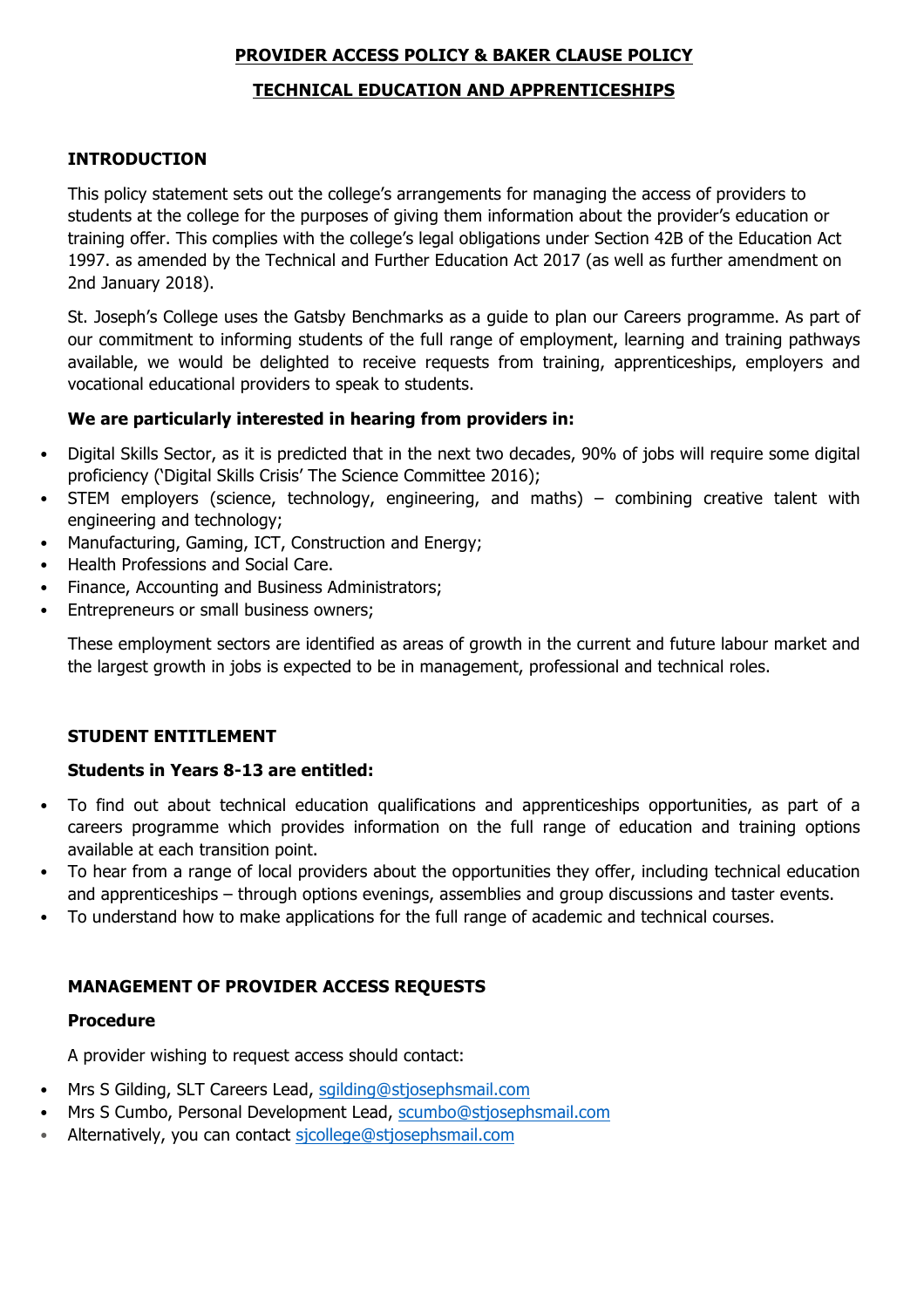#### **OPPORTUNITIES FOR ACCESS:**

A number of events are integrated into the college's careers programme each year (an example of typical activities can be found on the following page). This programme also provides an opportunity for providers to come into the college to speak to students and/or their parents/carers - an offer of support from a provider is always welcome as it helps to embed the learning and enrich the student provision.

The school calendar varies from year to year so providers need to contact a member of the team detailed above to discuss their requirements and identify the most suitable opportunity.

The college's policy on safeguarding sets out the college's approach to allowing providers into the college as visitors to talk to our students.

#### **PREMISES AND FACILITIES**

Subject to availability, the college can make the main hall, classrooms or private meeting rooms available for discussions between the provider and students, as appropriate to the activity. The college will also make available AV and other specialist equipment to support provider presentations.

This will all be discussed and agreed in advance of the visit with the Careers Leader or a member of their team.

Providers are also most welcome to leave a copy of their prospectus or other relevant course literature for the Library/Sixth Form Study Areas. These areas are available to all students before the College day, at break time, lunchtime and after the College day.